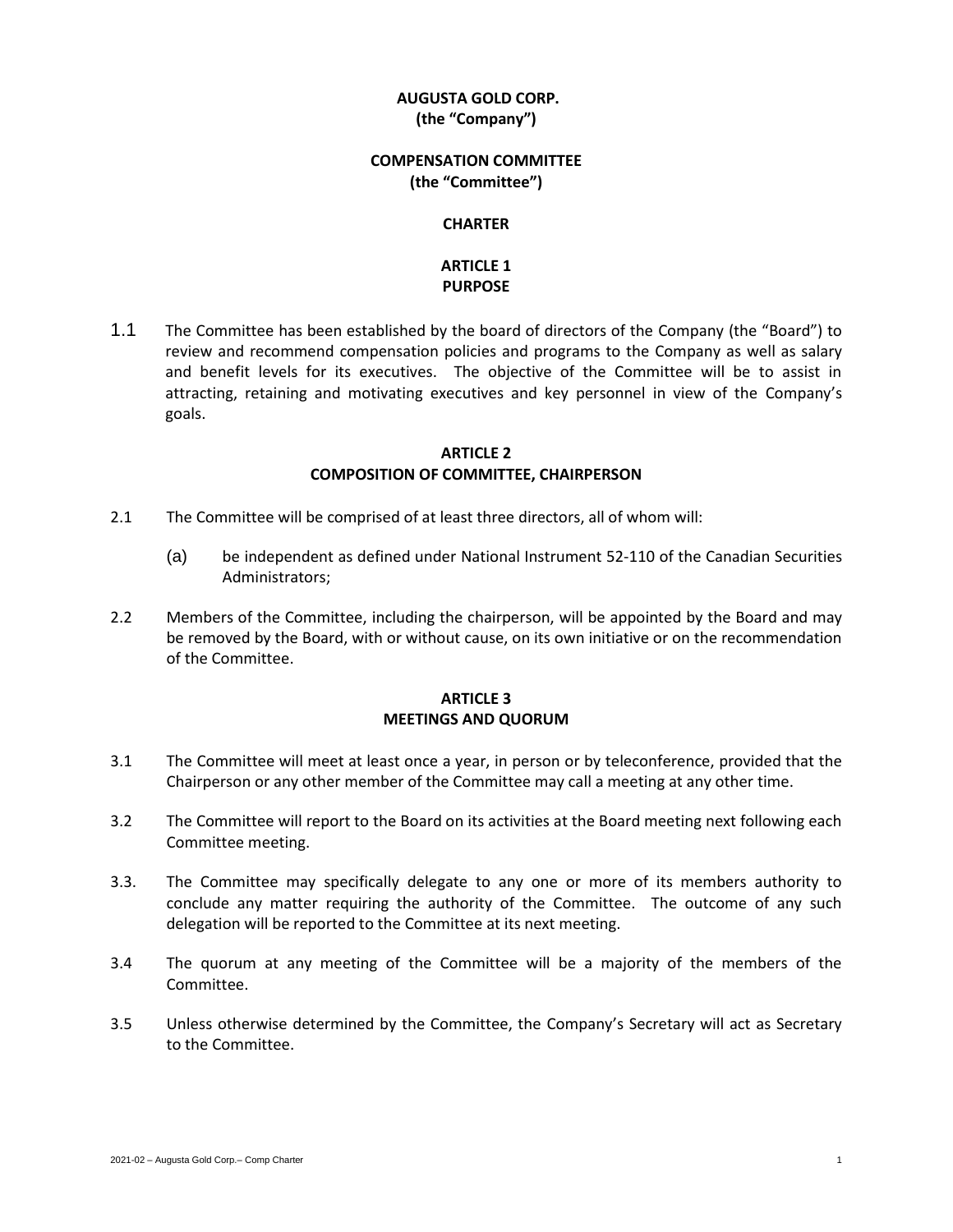#### **ARTICLE 4 DUTIES AND RESPONSIBILITIES**

- 4.1 The responsibilities of the Committee will generally include, but are not restricted to, undertaking the following:
	- (a) annually review and approve the corporate goals and objectives relating to the compensation of the chief executive officer ("CEO"), evaluate the CEO's performance in light of those goals and review and establish the CEO's annual compensation based on this evaluation. The Committee will recommend the compensation of the CEO to the Board. The CEO may not be present during any deliberations or the voting of the Committee or the Board with respect to his or her compensation;
	- (b) in consultation with the CEO, and based upon his or her input and recommendations, review and approve on an annual basis the evaluation process and compensation structure for the Company's executive officers other than the CEO. The Committee will evaluate the performance of the Company's executive officers and approve the annual compensation, including salary, bonus, incentive and equity compensation, for such executive officers. The Committee may also provide oversight of management's decisions concerning the performance and compensation of other officers and employees of the Company. No officer or employee may be present during any deliberations or the voting of the Committee or the Board with respect to his or her compensation;
	- (c) in consultation with the CEO, and based upon his or her input and recommendations:
		- (i) review the Company's existing incentive compensation and other stock-based plans and recommend changes in such plans to the Board as needed, and
		- (ii) review and submit to the Board recommendations concerning new executive compensation or stock-based plans.

As part of its review, the Committee will take into consideration the compensation, benefits and incentives offered by peer groups where such data is available;

- (d) review the executive compensation disclosure before the Company publicly discloses this information in its disclosure documents (i.e. annual information form or management proxy circular);
- (e) prepare the annual "Compensation Discussion and Analysis" section of the Company's management proxy circular (or similarly captioned disclosure);
- (f) on an annual basis:
	- (i) reviewing the adequacy, amount and form of compensation to be paid to each director,
	- (ii) considering whether such compensation realistically reflects the time commitment, responsibilities and risks of the directors, and
	- (iii) making recommendations to the Board thereon;